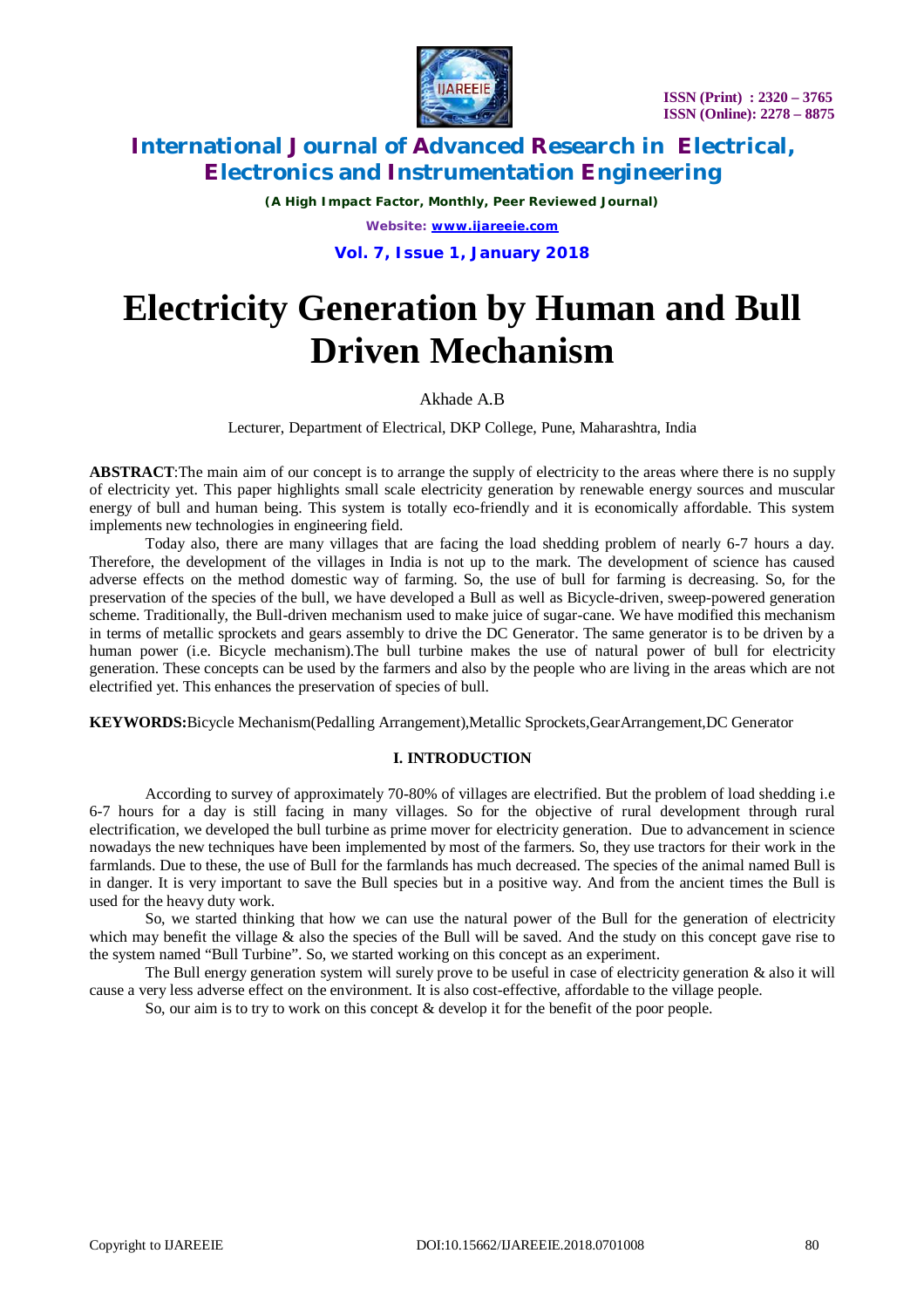

*(A High Impact Factor, Monthly, Peer Reviewed Journal)*

*Website: [www.ijareeie.com](http://www.ijareeie.com)*

**Vol. 7, Issue 1, January 2018**

**II. ENERGY FLOW DIAGRAM**





#### **BULL POWER CALCULATION**

The power produced by bull and also the force depends on weight of bull and the duration of work to be done. Power is nothing but rate of work done. The power and force reduces as the duration of work increases. Bull can produce force equivalent to 1/8 th of its weight for 6 hours of continuous work. So, for 1 hour, bull can produce a force equivalent 6/8 of its weight. Let, average weight of 1 bull is 250kg.

$$
Force = Weight \times 9.81
$$
\n
$$
= \left[\frac{6}{8}\right] \times 250 \times 9.81
$$
\n
$$
= 187.5 \times 9.81
$$
\n
$$
= 1839.375 Newton
$$
\n
$$
= 1839.375 \times 3
$$
\n
$$
= 5518.125 N - m
$$
\nFor the result, we get:

\n
$$
0.8125 N - m
$$
\n
$$
= 1839.375 \times 3
$$
\n
$$
= 5518.125 N - m
$$

$$
Power = \frac{2\pi NT}{60}
$$
  
Power = 
$$
\frac{(2 \times 3.14 \times 2 \times 5518.125)}{60}
$$
  
= 1115.1275 Watts

i.e. 1.5 HP

 $=$ 

Thus power produced by 1 bull is 1.5HP. The speed of bull is 2.4 to 3km/Hr. So bull completes 2-3 rotations in One minute in periphery of 3m radius.

#### **HUMAN DRIVEN GENERATION SCHEME**

Here we have introduced a mechanical drive arrangement driven by humans to rotate the same generator used in bull turbine system. Humans go to gym for daily exercise and burn the calories which is a waste. This muscular energy wasted in gym can be used to generate electricity. The generator will be driven by human through drive mechanism at variable speed as much possible by the human. The speed may not be as high as that obtained by bull power but the rotations obtained will be sufficient to generate electricity as we know that when there is energy input there will be some output.

For determining the maximum human power output, the weight to power ratio is considered. It is as follows:

The average fit person can produce about 3 watts/kg top amateurs produce 5 watts/kg and elite athletes achieve 6 watts/kg

The average fit person can produce about 3 watt/kg according to power to weight ratio. We considered 70 kg weighted person who can produce up to 210 watt power.

The average calories burnt by human in gym are 200 kcal. This energy will be converted to electricity.

210 watt= 210 Joules/sec

1 calorie  $= 4.2089$  Joules

So for 1 hour, energy=210\*60\*60=756000 Joules

Calories burnt=756000/4.2089=180Kcal

Therefore dietary calories  $= 180$  Calories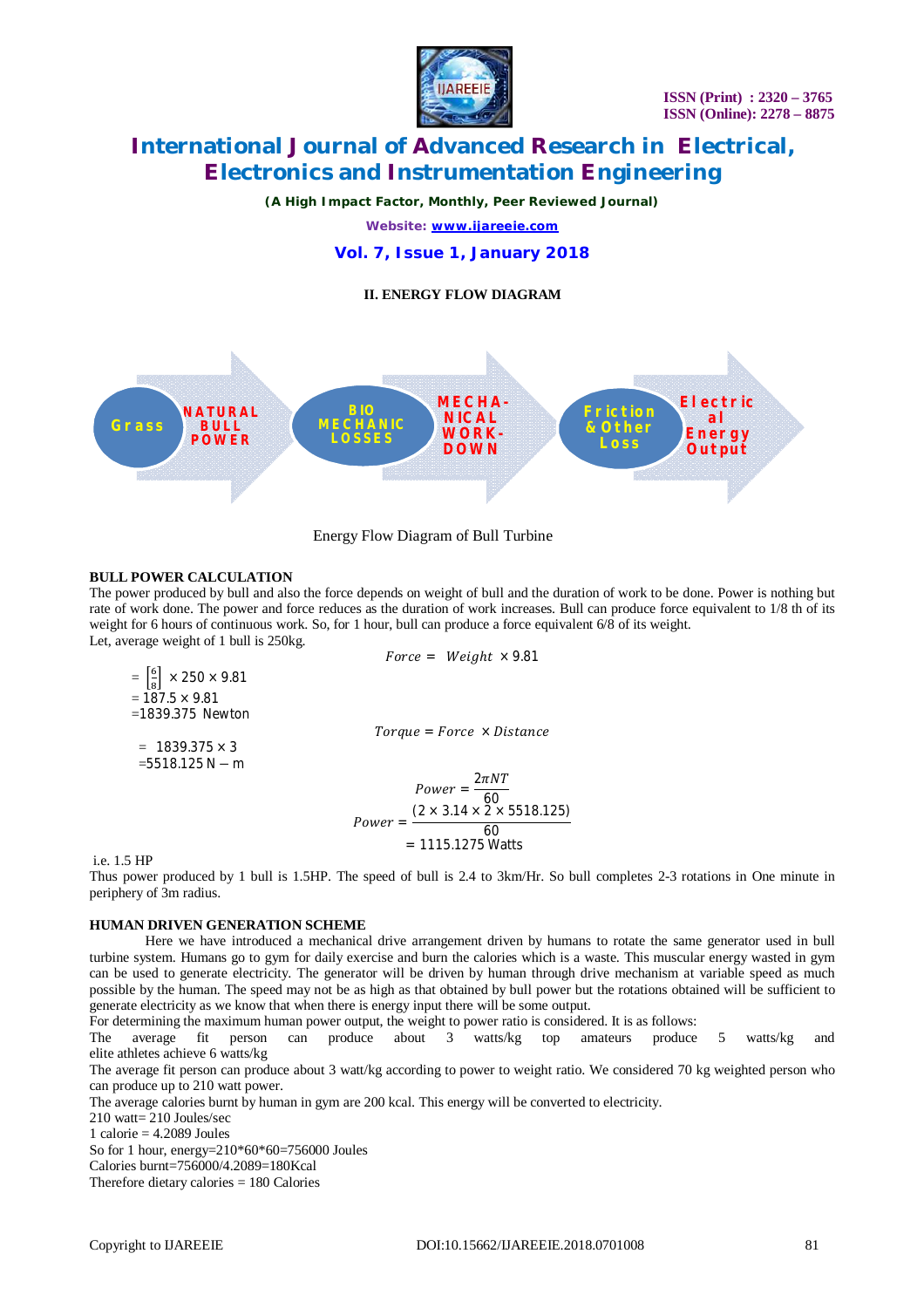

*(A High Impact Factor, Monthly, Peer Reviewed Journal)*

*Website: [www.ijareeie.com](http://www.ijareeie.com)*

## **Vol. 7, Issue 1, January 2018**

#### **FORCE AND TORQUE GENERATED BY HUMAN**

 $340 +$  -65.0 and  $377 +$  -74.8 N for the first and final minute, respectively



Fig 3.1 dependency of power output on pedaling rate

As shown in the above graph, the output power goes on increasing as the pedaling rate increases. This graph is for showing the general idea about the effect of pedaling rate on the power output.